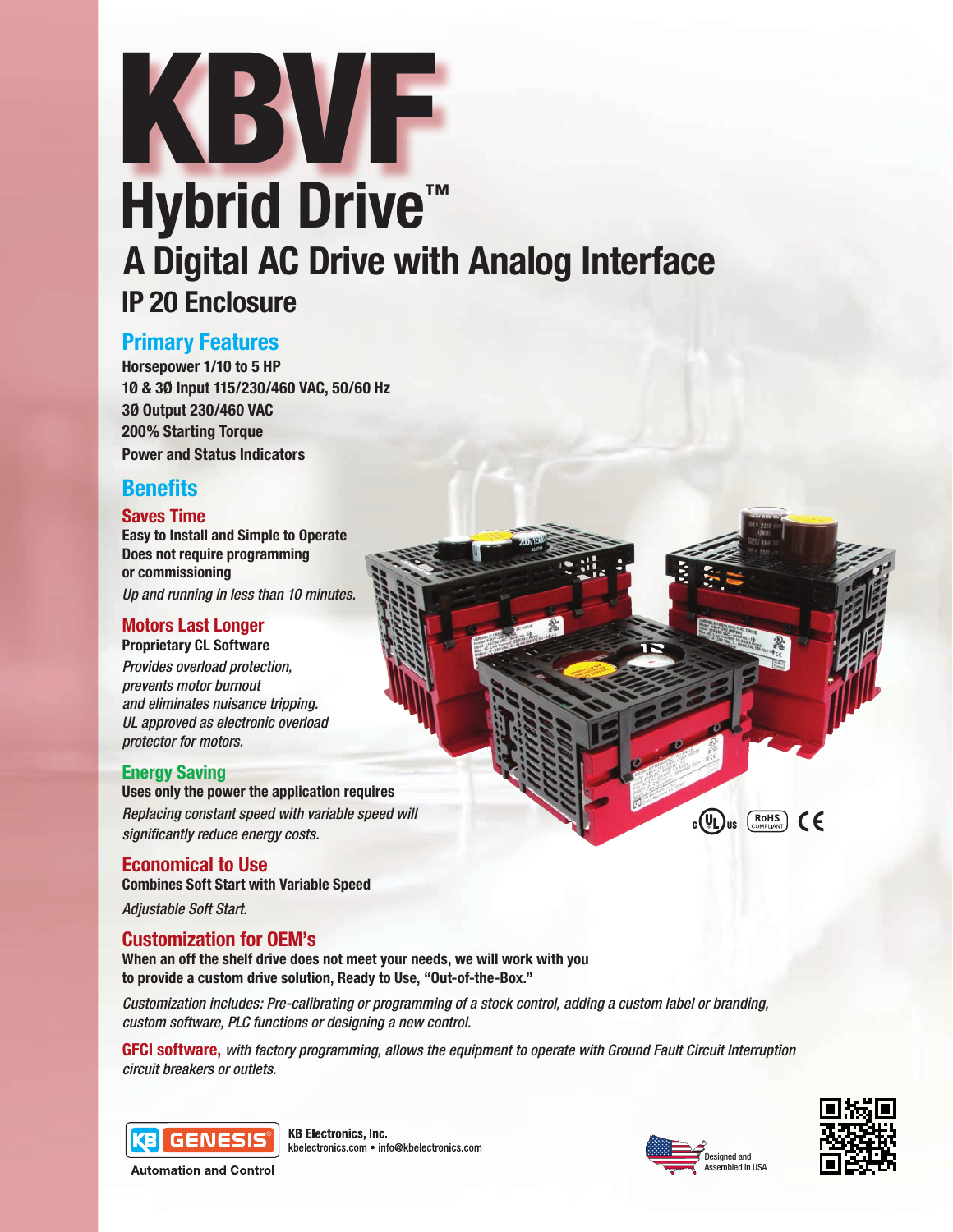## **Additional Features**

#### **Sensorless Flux Vector Control**

Flux Vector Compensation with Static Auto-Tune provides excellent speed regulation with high torque loads throughout the entire speed range. Auto energy saving at light loads. Smooth motor torque.

#### **Electronic Inrush Current Limit (EICL™) Protection**

Eliminates harmful inrush AC line current during power up.

#### **Ride-Through**

Provides smooth recovery to the previous set speed during a momentary power loss.

#### **Holding Torque at Zero Speed**

Resists motor shaft rotation when the drive is in "Stop" mode.

#### **Regeneration Protection**

Eliminates tripping due to high bus voltage caused by rapid deceleration of high inertial loads.

#### **Undervoltage and Overvoltage Protection**

Shuts down the drive if the AC line input voltage goes above or below the operating range.

#### **Short Circuit Protection** Shuts down the drive if a short circuit occurs at the motor (phase-to-phase).

# **Basic, Programmable, Trimpot Adjustments**

Min. Speed, Max. Speed, Accel, Decel, Current Limit, Slip Comp.

# **Drive Options**

**Drive-Link™ Programming Kit** Allows PC programming.

**SIVFR Signal Isolator and Run Fault Relay\*** Provides isolation between a non-isolated signal source and the drive.

#### **DIVF Modbus Serial Communication Module**

**Class "A" or "B" (CE) RFI Filter** Installs on drive.

#### **DBVF Dynamic Brake Module** Provides faster braking.

#### **Multi-Speed Board** Provides up to four independently adjustable preset speeds.

**KBRK Remote Digital Keypad**

Allows remote operation and programming of drive\*\*.

## **IOVF Input/Output Multi-Function Module**

Adds up to 17 points of additional I/O.

*\*Standard on 460 VAC models. \*\* OEM applications only.*

#### *Visit kbelectronics.com*

*to learn about Build-A-Drive™ , KB's New AC Inverter Program.*



**KB Electronics, Inc.** kbelectronics.com . info@kbelectronics.com

**Automation and Control** 



## **Applications**

- Actuators Air Cleaners Amusement Rides
- Ball Pitching Machines Blowers Boat Lifts
- Bowling Alley Lane Cleaners CNC Conveyors
- Door and Gate Openers Drilling Duct Cleaners
- Dumbwaiters Elevators and Hoists
- Exercise Equipment Fabric Processing Fans
- Feeders Film Processing Floor Cleaning
- Food Processing Garment Cutting
- Grinding and Polishing Hoppers Horse Walkers
- HVAC Indexers Irrigation Laminating
- Lift Station Pumps Machine Tools
- Medical Milling Mixers Oven Conveyors
- Packaging Paint Blenders, Shakers, and Sprayers
- Paper Handling Portable Equipment Used with GFCIs
- Pottery Wheels Printing
- Pumps Range Hoods Sandblasting Saws
- Sewing Stretch Wrap Textile Treadmills
- Therapeutic Vibrators Washing Machines
- Wave Soldering Web Processing Wheelchair Lifts
- Whole House Vacuums and Attic Fans
- Wire Feeders Wood and Metal Lathes and Cutters
- Winders and Unwinders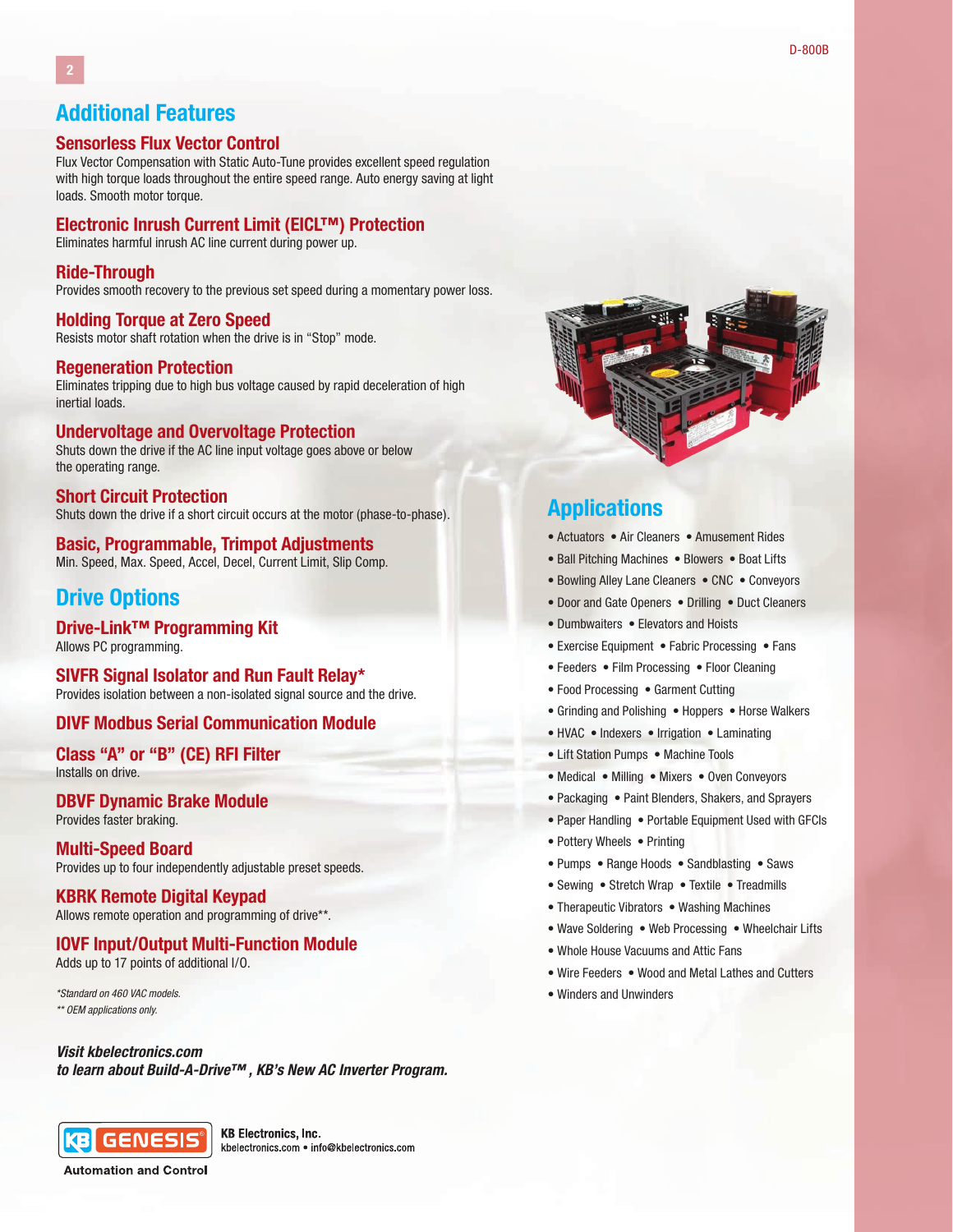# **Ratings & Dimensions**

#### 115 VAC 1-Phase Input • 230 VAC 3-Phase Output

|                  |          | <b>Ratings</b> |             | Dimensions - Inches. (mm) |            |               | <b>Net Weight</b> |     |
|------------------|----------|----------------|-------------|---------------------------|------------|---------------|-------------------|-----|
| <b>Model No.</b> | Part No. | HP, (kW)       | <b>Amps</b> | <b>Width</b>              | Lenath     | <b>Height</b> | Lbs.              | kg  |
| KBVF-13          | 9957     | 1/2, (0.37)    | 2.4         | 3.9. (99)                 | 4.3, (109) | 2.75, (70)    | 1.3               | 0.6 |
| KBVF-14          | 9977     | 1, (0.75)      | 4.0         | 4.7, (119)                | 4.3, (109) | 5, (127)      | 2.2               | 1.0 |

#### 230 VAC 1-Phase Input • 230 VAC 3-Phase Output

|                  |          | <b>Ratings</b> |             | Dimensions - Inches (mm) |            |               | <b>Net Weight</b> |     |
|------------------|----------|----------------|-------------|--------------------------|------------|---------------|-------------------|-----|
| <b>Model No.</b> | Part No. | HP, (kW)       | <b>Amps</b> | <b>Width</b>             | Lenath     | <b>Height</b> | Lbs.              | kg  |
| KBVF-23          | 9958     | 1/2, (0.37)    | 2.4         | 3.9. (99)                | 4.3. (109) | 2.75, (70)    | 1.3               | 0.6 |
| KBVF-24          | 9978     | 1, (0.75)      | 4.0         | 4.7. (119)               | 4.3, (109) | 5, (127)      | 2.2               | 1.0 |

#### 115/230 VAC 1-Phase Input • 230 VAC 3-Phase Output

|                  |          | <b>Ratings</b>          |             | Dimensions - Inches, (mm) | <b>Net Weight</b> |               |      |     |
|------------------|----------|-------------------------|-------------|---------------------------|-------------------|---------------|------|-----|
| <b>Model No.</b> | Part No. | HP, (kW)                | <b>Amps</b> | <b>Width</b>              | Lenath            | <b>Height</b> | Lbs. | kg  |
| KBVF-21D         | 9581     | 1/10, (0.07)            | 1.0         | 3.9, (99)                 | 4.3, (109)        | 2, (51)       | 0.7  | 0.3 |
| KBVF-22D         | 9572     | 1/4, (0.18)             | 1.5         | 3.9, (99)                 | 4.3, (109)        | 2.75, (70)    | 1.3  | 0.6 |
| KBVF-23D         | 9959     | 1/2, (0.37)             | 2.4         | 3.9, (99)                 | 4.3, (109)        | 2.75, (70)    | 1.3  | 0.6 |
| KBVF-24D         | 9979     | 1, (0.75)               | 4.0         | 4.7, (119)                | 4.3, (109)        | 5, (127)      | 2.2  | 1.0 |
| KBVF-26D         | 9496     | $1\frac{1}{2}$ , (1.13) | 5.5         | 4.7, (119)                | 5.7, (145)        | 4.5, (114)    | 2.9  | 1.3 |

## 230 VAC 3-Phase Input • 230 VAC 3-Phase Output

|                  |          | <b>Ratings</b> |             | Dimensions - Inches, (mm) |            |               | <b>Net Weight</b> |     |
|------------------|----------|----------------|-------------|---------------------------|------------|---------------|-------------------|-----|
| <b>Model No.</b> | Part No. | HP, (kW)       | <b>Amps</b> | <b>Width</b>              | Length     | <b>Height</b> | Lbs.              | kg  |
| KBVF-23P         | 9676     | 1/2, (0.37)    | 2.4         | 3.9, (99)                 | 4.3, (109) | 2.75, (70)    | 1.1               | 0.5 |
| KBVF-24P         | 9677     | 1, (0.75)      | 4.0         | 4.7, (119)                | 4.3, (109) | 5, (127)      | 2.2               | 1.0 |
| <b>KBVF-27</b>   | 9591     | 2, (1.5)       | 6.7         | 4.7, (119)                | 7.5, (191) | 4.45, (113)   | 4.1               | 1.9 |
| KBVF-29          | 9593     | 3, (2.25)      | 9.0         | 4.7, (119)                | 7.5, (191) | 4.45, (113)   | 4.6               | 2.1 |

#### 460 VAC 3-Phase Input • 460 VAC 3-Phase Output\*

|                                                                    |          | <b>Ratings</b> |             | Dimensions - Inches (mm) | <b>Net Weight</b> |               |      |     |
|--------------------------------------------------------------------|----------|----------------|-------------|--------------------------|-------------------|---------------|------|-----|
| <b>Model No.</b>                                                   | Part No. | HP, (kW)       | <b>Amps</b> | <b>Width</b>             | Lenath            | <b>Height</b> | Lbs. | kg  |
| KBVF-42                                                            | 9645     | 1, (0.75)      | 2.0         | 4.1, (103)               | 9.31, (236)       | 2.75, (70)    | 2.8  | 1.3 |
| KBVF-45                                                            | 9590     | 3, (2.25)      | 4.6         | 4.7, (119)               | 8.75, (222)       | 4.45, (113)   | 4.1  | 1.9 |
| KBVF-48                                                            | 9592     | 5, (3.75)      | 8.3         | 4.7, (119)               | 8.75, (222)       | 4.45, (113)   | 4.6  | 2.1 |
| *Containe CIUED gianal input jogletien and Dun (Foult output relay |          |                |             |                          |                   |               |      |     |

*\*Contains SIVFR signal input isolation and Run/Fault output relay.*

# **Specifications**

Height

Length

**Width** 

 $\circledcirc$   $\circledcirc$   $\circledcirc$ 

 $\circ$ 

 $\overline{C}$ 

| Maximum Load (% of Current Overload for 2 Minutes)                | 150                     |  |  |
|-------------------------------------------------------------------|-------------------------|--|--|
| Carrier, Switching Frequency (kHz)                                | 16, 8                   |  |  |
| <b>Output Frequency Resolution (Hz)</b>                           | 0.06                    |  |  |
| Minimum Output Frequency to Motor (Hz)                            | 0.3                     |  |  |
| <b>Acceleration Time (Seconds)</b>                                | $0.3 - 20$              |  |  |
| <b>Deceleration Time (Seconds)</b>                                | $0.3 - 20$              |  |  |
| <b>Speed Range (Ratio)</b>                                        | 60:1                    |  |  |
| Speed Regulation (30:1 Speed Range, 0 – Full Load) (% Base Speed) | 2.5                     |  |  |
| <b>Stalled Motor Trip Time (Seconds)</b>                          | $6\phantom{1}$          |  |  |
| <b>Braking</b>                                                    | DC Injection*           |  |  |
| Operating Temperature Range (°C / °F)                             | $0 - 40 / 32 - 104$     |  |  |
| Storage Temperature (°C / °F)                                     | $-25 - +85/ -13 - +185$ |  |  |

*\*Requires factory programming, option for regenerative braking module is available.*



**KB Electronics, Inc.** kbelectronics.com · info@kbelectronics.com

**Automation and Control** 

**3**